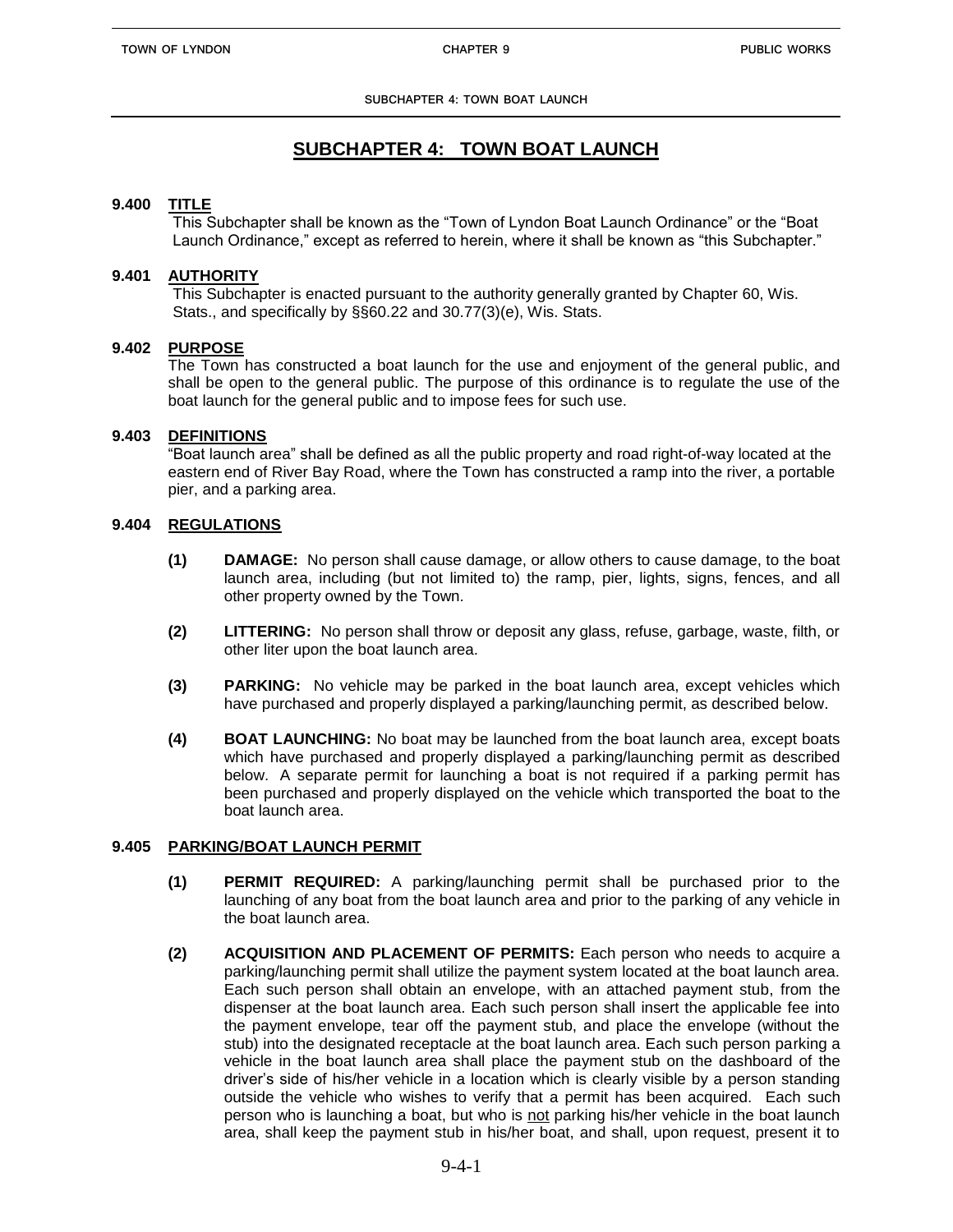any representative of the Town for inspection.

**(3) VISIBILITY OF STUB:** Vehicles parked in the boat launch area without a visible and valid payment stub on the dashboard of the vehicle's driver's side shall be in violation of this subchapter.

### **9.406 FEES**

- **(1) ESTABLISHMENT:** Fees for parking/launching permits shall be established by separate resolution. The Town may impose different fees for different sizes, types, and frequencies of use. Such fees shall be clearly posted at the boat launch area.
- **(2) USE OF FEES:** Fees shall be placed in a non-lapsing account and used for the maintenance and repair of the boat launch.

### **9.407 OWNER LIABILITY**

- **(1) OWNER OF VEHICLE LIABLE:** When any vehicle is found parked in the boat launch area in violation of any provision of this Subchapter, and when the identity of the operator of such vehicle cannot be readily determined, the owner, as shown by the ownership registration of the vehicle supplied by the Wisconsin Department of Transportation, or a comparable authority of any other state, shall be deemed to have committed the violation for purposes of the enforcement of this subchapter and shall be subject to the applicable forfeiture.
- **(2) OWNER OF BOAT LIABLE:** When any boat is found using the boat launch area in violation of any provision of this Subchapter, and when the identity of the operator of such boat cannot be readily determined, the owner, as shown by the ownership registration of the boat supplied by the DNR, or a comparable authority of any other state, shall be deemed to have committed the violation for purposes of the enforcement of this subchapter and shall be subject to the applicable forfeiture.
- **(3) AFFIDAVIT OF NON-RESPONSIBILITY:** A vehicle owner or a boat owner, cited for violation under this subchapter, may complete an "Affidavit of Non-Responsibility" within ten (10) days of receiving the citation if such owner did not commit the violation noted on the citation. Affidavits of Non-Responsibility may be obtained from the Town Clerk. Completing an Affidavit of Non-Responsibility does not invalidate or cancel the citation issued to the owner, who remains liable for the infraction until the person identified by the owner as the operator of the vehicle or boat is found guilty of the violation.

### **9.408 REMOVAL OF ILLEGALLY PARKED VEHICLES**

- **(1) TOWING PERMITTED:** Any vehicle parked in violation of this Subchapter may be towed and/or stored, pursuant to '349.13 Wis. Stats. by the Town or by a private party at the direction of the Town.
- **(2) NOTICE REQUIRED:** Upon the towing and/or storing of any vehicle pursuant to this section, the Town shall mail or serve to the owner or operator of the vehicle, a citation for the ordinance violation committed by the vehicle. Such mailing or service shall be accomplished within 24 hours of the towing. With the citation, there shall be included a statement of the towing and storage charges, an explanation of how the vehicle can be obtained by payment of a deposit, and an explanation of the defendant's right to a prompt hearing to determine probable cause for the citation.
- **(3) DEPOSIT AND RELEASE OF VEHICLE:** A towed or stored vehicle shall not be released to the operator or owner until a deposit has been paid to the Town, equal to the cost of the towing and storage, or until the citation has been dismissed, or until the Town elects to pursue another lawful remedy for the collection of the charges. Such deposit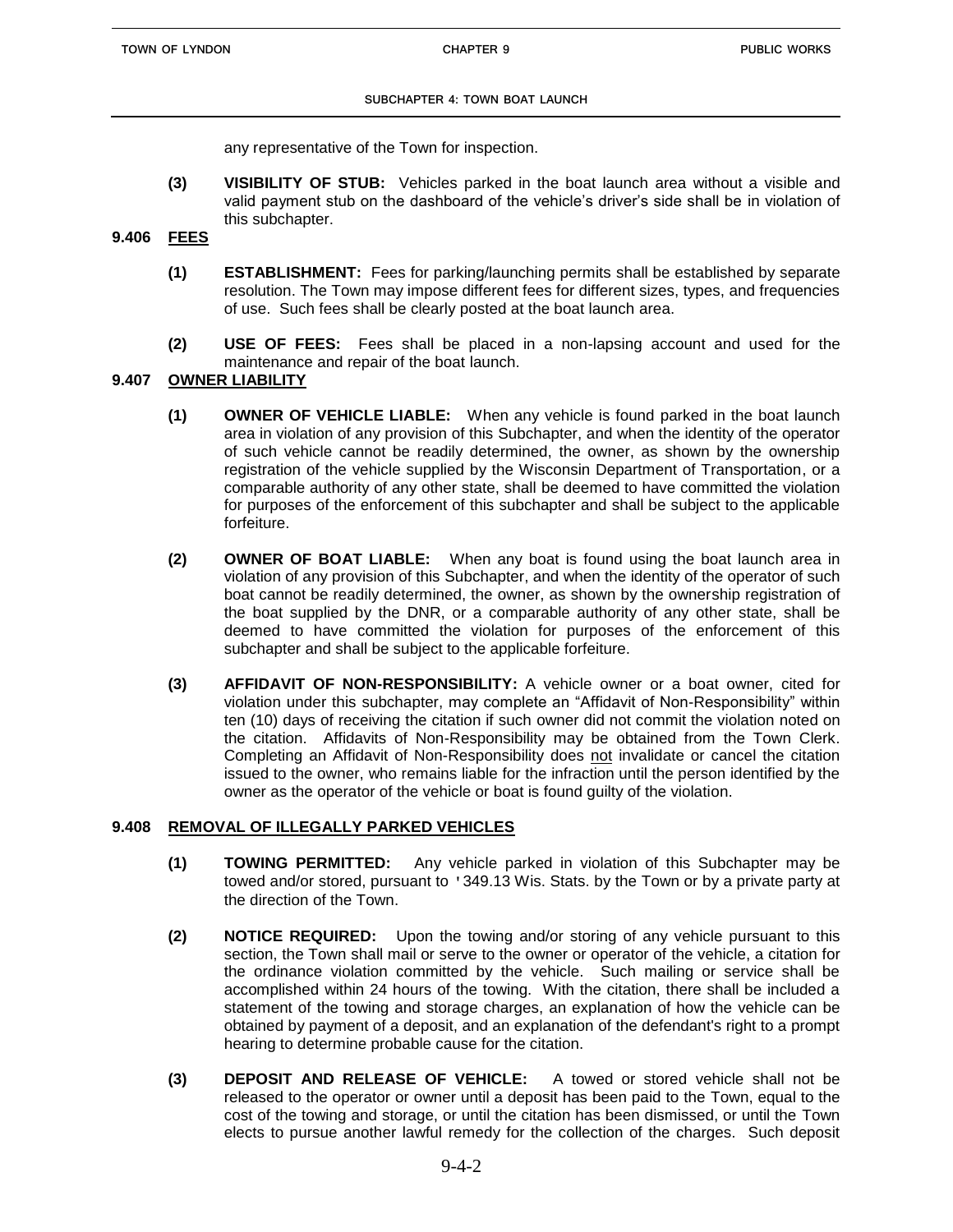shall be held by the Town pending disposition of the violation which caused the vehicle to be towed and/or stored.

**(4) PROMPT HEARING:** Upon failure of the defendant to pay the deposit for the release of the vehicle, the defendant may request a prompt hearing for the purpose of determining whether the citation should be dismissed due to the lack of probable cause for the offense charged. Such request can be made by the defendant, or his representative, by contacting the Town Clerk. Upon receipt of such a request, a probable cause hearing shall be held during the next business day before the Town Chairman. If a finding of probable cause is made by someone other than the Circuit Court, then the defendant may request, and upon request shall be entitled to, a de novo probable cause hearing before the Circuit Court, or a commissioner thereof, within 10 days of the request. If it is found that probable cause does not exist, then the Citation shall be dismissed and the vehicle released without charge.

### **9.409 ABANDONED VEHICLES**:

In addition to the requirements of §342.40 Wis. Stats., the following requirements apply:

- **(1) PRESUMPTION OF ABANDONMENT:** Whenever any vehicle, whether operative or inoperative, has been parked in the same place in the boat launch area for more than 72 hours, the vehicle shall be deemed to have been abandoned within the meaning of this section:
- **(2) FORFEITURE AND COSTS:** Any person who violates this subsection, including the Statute incorporated herein, shall be subject to the forfeiture set forth in Chapter 25 of this Code, and shall also be responsible for all costs of impounding and disposing of the vehicle. The Town may impound the vehicle on Town property, and if so, the charge for such impoundment shall be \$2.00 for each day or any fraction thereof.
- **(3) DISPOSAL PROCEDURE:** In addition to the procedure set forth in §342.40 Wis. Stats., the Town may dispose of the vehicle by auction sale, conducted at the front entrance to the Town Hall by a representative of the Town.
- **(4) NOTICE:** No vehicle shall be seized or towed by the City on the sole grounds that the vehicle is abandoned, prior to adjudication of abandonment. Nothing herein shall limit or prevent the towing of a vehicle pursuant to Section 14.37 without prior notice or adjudication.

### **9.410 PENALTIES**

- **(1) PARKING VIOLATIONS:** Except as otherwise provided in this subchapter or by State Statute, the forfeiture for any parking violation shall be as hereinafter provided, in addition to any costs associated with the prosecution thereof which are recovered or authorized by State Statute or Administrative Regulation:
	- **(a)** \$10.00 if paid within 10 days of the issuance of the Citation, or before the mailing of 1<sup>st</sup> Notice required by '345.28 Wis. Stats., whichever is later:
	- **(b)** \$20.00 if paid after the mailing of the 1st Notice required by '345.28 Wis. Stats., but before the mailing of the 2nd Notice required by '345.28 Wis. Stats.
	- **(c)** \$30.00 if paid after mailing the 2nd Notice required by '345.28 Wis. Stats., but before the mailing of the Notice of Suspension to the Wis. Department of Transportation; and
	- **(d)** \$40.00 if paid after the mailing of the Notice of Suspension to the Dept. of Transportation required by '345.28 Wis. Stats.